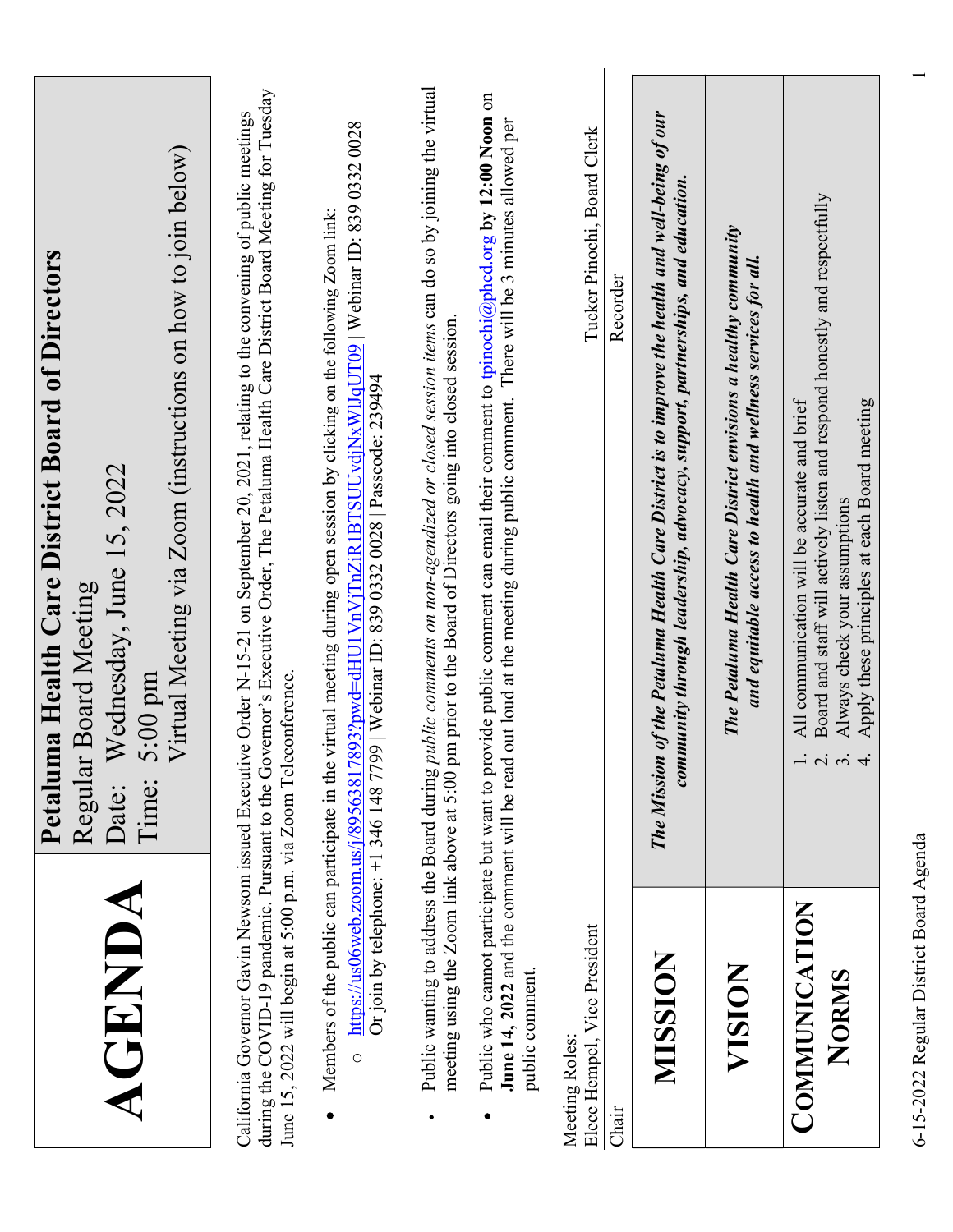| held on the third Wednesday of each month starting at 6:00 PM unless otherwise noticed. Copies of agendas and approved minutes are available<br>governed by a publicly elected five-member Board of Directors to serve Southern Sonoma County.<br>The second opportunity for public input is before the Board discusses and<br><b>AGENDA ITEM</b><br>on the PHCD website, www.phcd.org.                                                                                          | METHOD                        | acts on a specific Agenda item. The Petaluma Health Care District is<br>Board of Directors meetings are typically<br>RESPONSIBILITY |
|----------------------------------------------------------------------------------------------------------------------------------------------------------------------------------------------------------------------------------------------------------------------------------------------------------------------------------------------------------------------------------------------------------------------------------------------------------------------------------|-------------------------------|-------------------------------------------------------------------------------------------------------------------------------------|
| Mission and Vision<br>Call for Conflict<br>1. CALL TO ORDER<br>Roll Call<br>$\bullet$<br>$\bullet$<br>$\bullet$                                                                                                                                                                                                                                                                                                                                                                  |                               | Board Vice President<br>Elece Hempel,                                                                                               |
| At the request of the<br>Board of Directors, a specific item may be discussed and/or removed from the Consent<br>2. CONSENT CALENDAR: The following items are considered routine and non-<br>controversial and will be enacted by one motion as recommended.<br>Approval of May 24, 2022 PHCD Board Meeting Minutes<br>Approval of June 15, 2022 PHCD Board Agenda<br>Approval of April 30, 2022 Financial Statements<br>Calendar for separate action.<br>$\bullet$<br>$\bullet$ | Motion and Action             | Board Vice President<br>Elece Hempel,                                                                                               |
| How to Be a Better Board: Chapters 23, 24<br>Petaluma Valley Hospital Community Board Update<br>4. PUBLIC COMMENTS (NON-AGENDA ITEMS)<br>3. BOARD COMMENTS                                                                                                                                                                                                                                                                                                                       | Informational                 | Gabriella Ambrosi,<br>Board Secretary                                                                                               |
| 5. BLUE ZONES - ACTIVATE PETALUMA UPDATE<br>Keynote Address 5/17: Recording<br>One Page Blue Zones Info Sheet<br>$\bullet$<br>$\bullet$                                                                                                                                                                                                                                                                                                                                          | Informational /<br>Discussion | Dir. of Accounts, Blue Zones<br>Sr. VP Blue Zones<br>Ramona Faith,<br>Tony Buettner<br>Lisle Wescott<br><b>CEO</b>                  |
| 6-15-2022 Regular District Board Agenda                                                                                                                                                                                                                                                                                                                                                                                                                                          |                               | $\mathcal{L}$                                                                                                                       |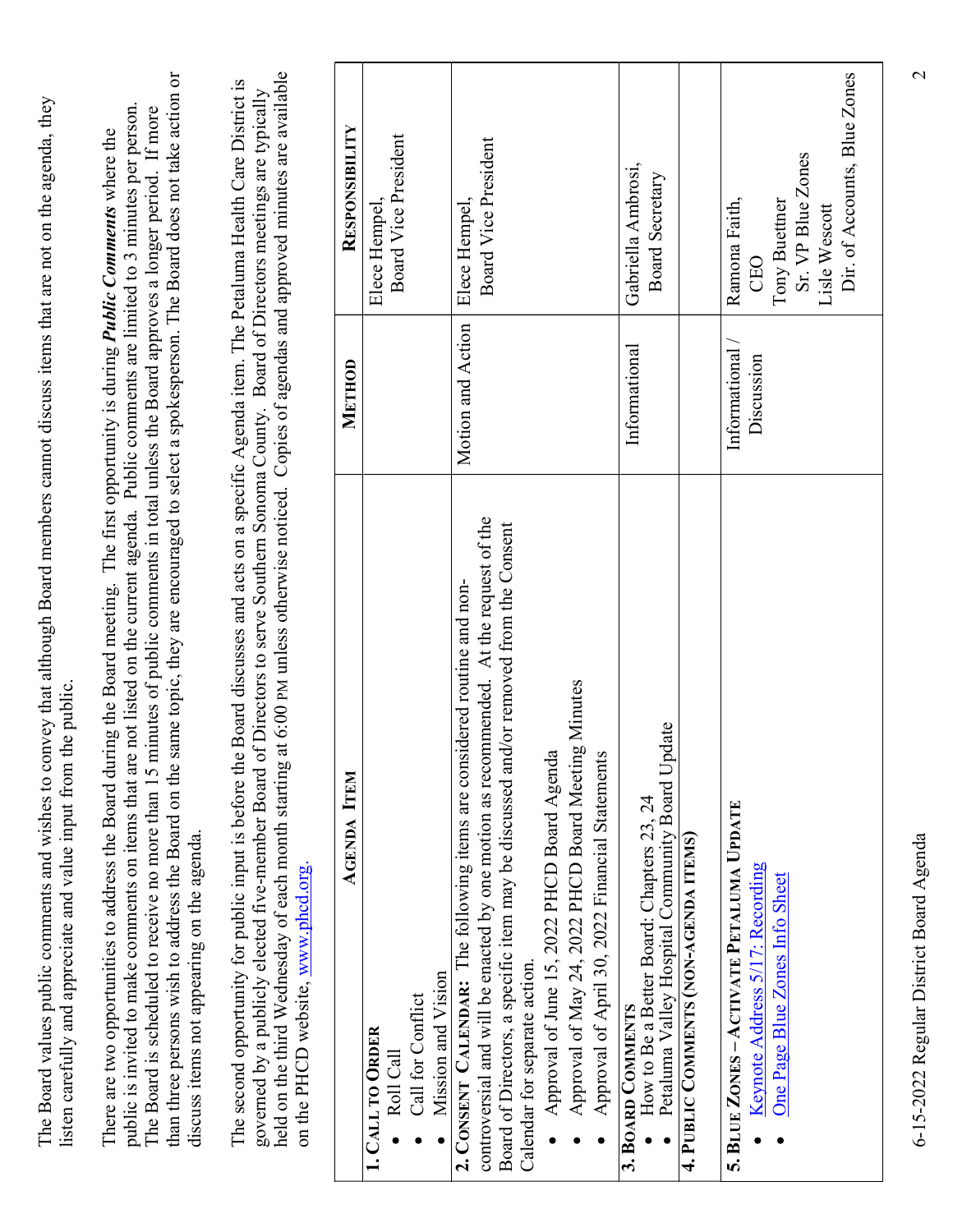| CCF PCG Petaluma, LLC; price and<br>- Bouey & Black LLP<br>Government Code §54956.8 Closed Session; real property transaction (335 S.<br>negotiators-<br>McDowell Blvd, Petaluma, CA); meeting with<br>and Marine St. Consulting, LLC.; Other party -<br>terms of payment.                                                                                                                                               | Elece Hempel,                               | Board Vice President |
|--------------------------------------------------------------------------------------------------------------------------------------------------------------------------------------------------------------------------------------------------------------------------------------------------------------------------------------------------------------------------------------------------------------------------|---------------------------------------------|----------------------|
| 7. PUBLIC COMMENT ON CLOSED SESSION ITEMS                                                                                                                                                                                                                                                                                                                                                                                |                                             |                      |
| Informational/<br>Discussion<br>8. ADJOURN TO CLOSED SESSION                                                                                                                                                                                                                                                                                                                                                             | Elece Hempel,                               | Board Vice President |
| Discussion<br>Action<br>Summary Report on Actions Taken During Closed Session<br>9. ADJOURN TO OPEN SESSION<br>$\bullet$                                                                                                                                                                                                                                                                                                 | Elece Hempel,                               | Board Vice President |
| Informational/<br>Discussion/<br>Action<br>Public Comments<br>May 10, 2022 Finance Committee Meeting Minutes<br><b>Business Development Update</b><br>10. FINANCIAL SUSTAINABILITY<br>FY 2022 / 2023 Budget<br>$\bullet$<br>$\bullet$                                                                                                                                                                                    | Jonathan Spees,<br>Consultant<br>Controller | Andrew Koblick,      |
| Informational/<br>Discussion<br>11. PETALUMA HEALTH FOUNDATION UPDATE                                                                                                                                                                                                                                                                                                                                                    | Ramona Faith,<br>Elece Hempel,<br>CEO       | Board Vice President |
| Discussion/<br>Action<br>Public Comments<br>12. ARCHIVE SOCIAL IMPLEMENTATION                                                                                                                                                                                                                                                                                                                                            | Ramona Faith,<br>CEO                        |                      |
| Informational/<br>Discussion/<br>$\frac{5/20/2022}{2}$ : Inside Petaluma Interview with Ramona and Tony Buettner<br>ACHD: Hurst, Brooks & Espinosa's Monthly Legislative Update<br>CVRA Compliance<br>Establishing Zoned District Elections<br>District News/Articles/Ads<br>13. ADMINISTRATIVE REPORTS<br>President's Report<br><b>CEO</b> Report<br>$\circ$<br>$\circ$<br>$\circ$<br>$\circ$<br>$\bullet$<br>$\bullet$ | Ramona Faith,<br>Elece Hempel,<br>CEO       | Board Vice President |
| 6-15-2022 Regular District Board Agenda                                                                                                                                                                                                                                                                                                                                                                                  |                                             |                      |